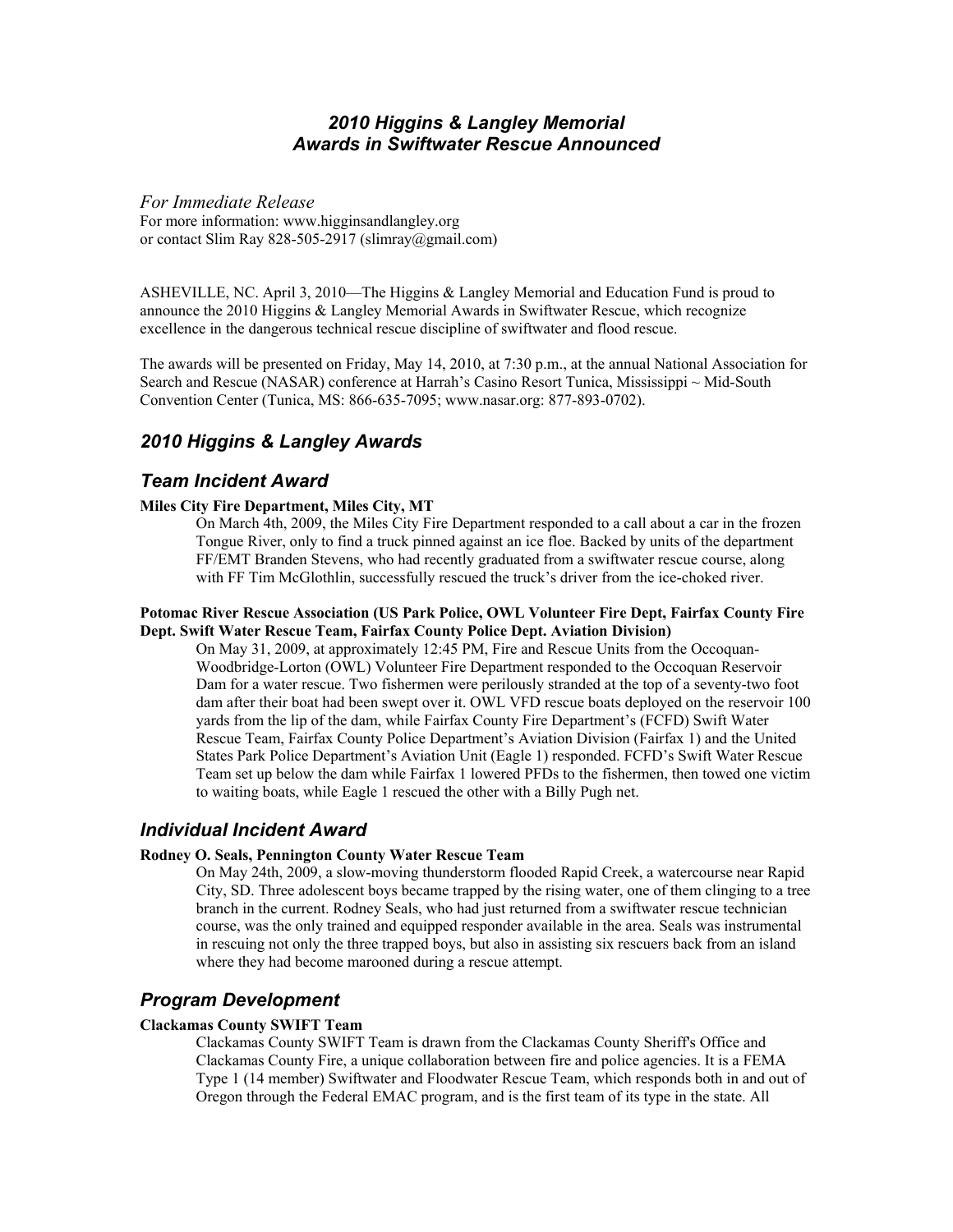members are currently training to meet qualifications for a Type 1 designation, including qualification as swiftwater rescue technician, rescue specialist, rescue boat operator, EMT and animal rescue technician, as well as additional training in helicopter and flood operations.

#### **American Medical Response NW River Rescue Team**

 American Medical Response (AMR) created the Oregon River Safety Program and developed a river rescue team. Prior to its formation in 1999 an average of two people drowned each year in the Sandy River at Glenn Otto Park in Troutdale. AMRs River Rescue Team endeavored to prevent drowning deaths by providing lifeguard services and public education. In 2002 it expanded to a second site on the Clackamas River near Gladstone, Oregon. No swimmers have drowned at either park in the years that AMRs River Rescue life guards have been on duty. Each spring AMR hires a team of full and part-time Oregon state-certified paramedics, emergency medical technicians, and first responders who must first pass a rigorous swim fitness test. Team members are then trained to conduct surface rescues, perform hazard mitigation, and provide public education on water safety. In 2009 AMR celebrated the completion of its eleventh season.

#### **Maryland Helicopter Aquatic Rescue Team (MDHART)**

 Maryland Helicopter Aquatic Rescue Team consists of the Baltimore County Police Department Aviation Division, Baltimore County Fire Department Special Operations Division and the Maryland Army National Guard (Co. C, 2nd Bn., 224th Aviation Regiment). MDHART training started with pilot extrication drills, equipment loading, victim capture devices, dunker training, and swim requirements, then progressed to airborne hoist drills beginning with empty field insertions/extractions and then moved to aircraft to roof drills, aircraft to trees, aircraft to drill tower and aircraft to car exercises. After a final swim test and dunker training in 2007 personnel conducted in-water and short haul system training. It took approximately 2 years of planning and training before the MDHART became fully operational. Training continues with quarterly aviation training with the MDARNG as well as annual re-certifications on the dunker, HEEDS, victim contact and device drills.

## *Special Commendation*

#### **Lisa Stuart – Safe-Tay Project (Scotland)**

 Lisa Stuart began the Safe-Tay project following the 2006 drowning death of her brother, Graham Motion, in the Tay River in Perth, Scotland. Motion's death was compounded by the lack of qualified river rescue personnel. Stuart launched the Safe-Tay charity to improve river rescue capability, raise awareness of the hazards associated with water, and to work with local fire & rescue services, police, media and government agencies to actively promote water safety within the Tayside area, including poster campaigns and community events. They have also raised funds for the fitting of alarms linked to the city's lifebelt stations. In the event of a lifebelt being removed from its station, an alarm will sound and the CCTV camera linked to the system will be activated, enabling emergency crews to locate a possible river rescue incident faster, and also preventing the malicious use of lifesaving equipment. Stuart, who is a civilian and director of the Safe-Tay charity, also completed an operations-level swifwater rescue course to gain a better understanding of the hazards involved for crews responding river rescue incidents.

### *Outstanding Achievement*

#### **US Coast Guard – Red River Flood Response**

In late March and early April 2009, the Red River crested at record levels in the area of Fargo and Grand Forks, ND, placing tens of thousands of citizens at risk. The Coast Guard began mobilizing members from units nationwide, and their aircraft, airboats and rescue crews assisted local agencies in North Dakota during the worst flooding yet recorded. Aircrews navigated across nearly 600 miles of treacherous upper Midwest territory with 60 knot winds, significant turbulence and blowing snow showers to reach Fargo, while boat crews experienced blinding snow storms, freezing temperatures and dangerous patches of ice, forcing them to make daily repairs to their airboats. Their combined efforts, however, resulted in 103 lives saved and provided assistance to over 7,000 people. Through close coordination with Sector Upper Mississippi River in St. Louis